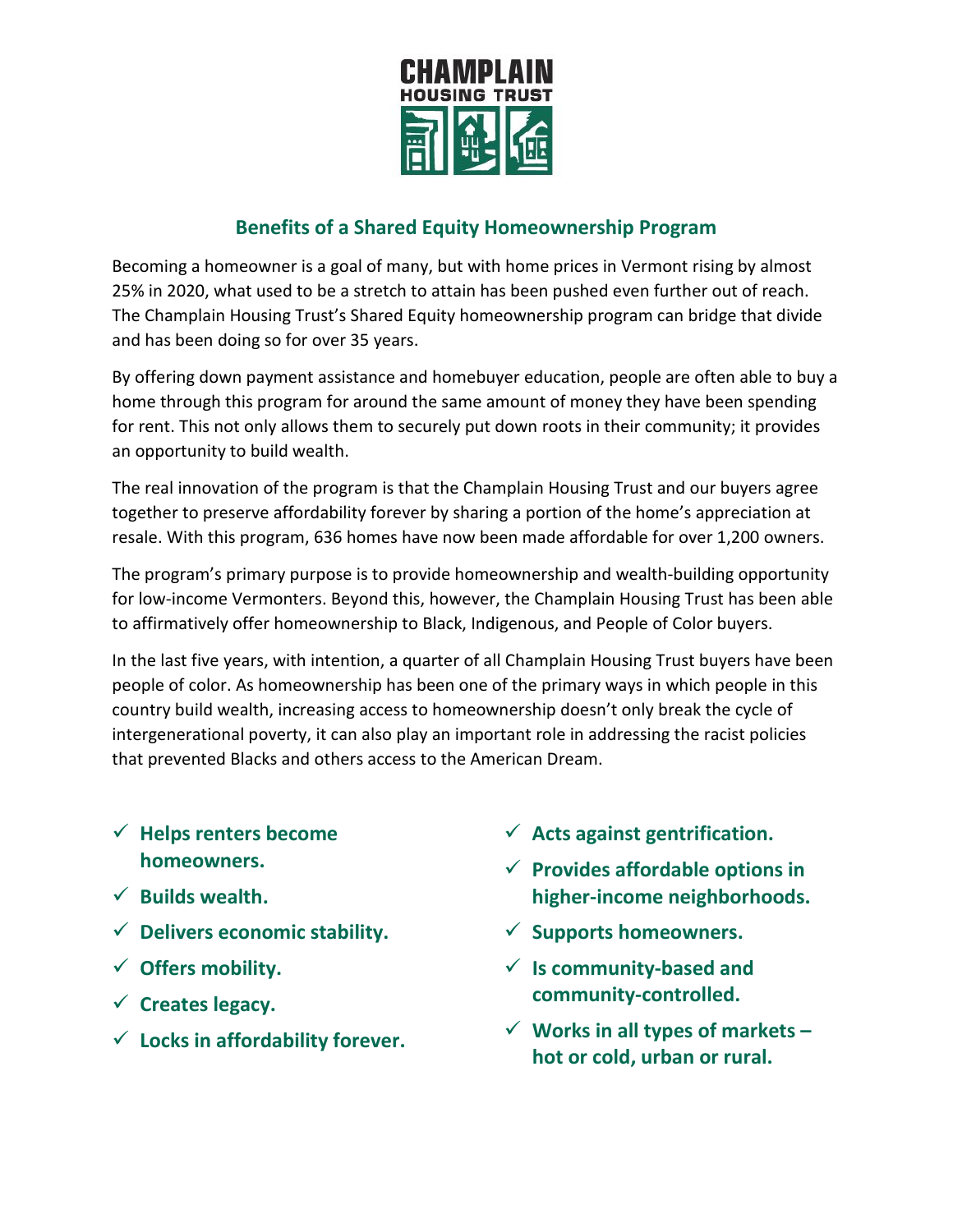## **How Does the Shared Equity Homeownership Program Deliver?**

#### **Shared Equity Homeownership helps renters become homeowners.**

Shared Equity Housing is not meant to replace traditional market housing. It serves as a step from renting, giving low-income renters the opportunity to buy a home and accumulate equity that they would not ordinarily be able to do. Nationally, 72% of renters do not have the income or savings needed to buy a home.<sup>[1](#page-1-0)</sup> With CHT providing the down payment and lowering the monthly housing costs, many more renters are able to purchase a home. The average subsidy amount that CHT provides is 30% of the purchase price.

#### **Shared Equity Homeownership builds wealth.**

Lower income households can become homeowners and accumulate wealth with little upfront investment. While Shared Equity owners share the market increase in the value of their home – they retain 25% of the market appreciation and share 75% – they keep 100% of the equity created when they pay down their mortgage or make improvements to their home. Over our 35+ year history, owners received on average more than \$25,000 when they sold. From 2016 to 2020, about 150 Champlain Housing Trust owners sold their home, and the average proceeds from the sale was \$38,300.

#### **Shared Equity Homeownership delivers economic security.**

Shared Equity homeownership is often less expensive then renting, and the monthly costs for owners are more stable over time. The average monthly housing cost of a two bedroom Shared Equity home over the past two years is \$1,166; Fair Market Rent in our region for a two bedroom is \$1,628, *or almost \$500 more*. Not only do Shared Equity homeowners build more wealth than households with similar incomes do, but they are able to save more money each month. On top of that, the monthly costs for Shared Equity homes increase more slowly than local rents because the major cost is a fixed mortgage payment.

#### **Shared Equity Homeownership offers mobility.**

The program helps renters move into homeownership and eventually most purchase a home on the market when they sell. Shared Equity owners move with similar frequency and for the same reasons as market homeowners, such as wanting more space for growing families or moving for work. Marketing times for Shared Equity homes are similar to the homeownership market overall. The program acts as a type of stepping stone to traditional homeownership, with 68% of Shared Equity owners buying on the open market when they sell.

#### **Shared Equity Homeownership creates a legacy.**

Not only can households accumulate the generational wealth that homeownership provides, but the home can be inherited by the homeowners' children and family. Shared Equity owners can leave their home in their estate to

### **CHT SHARED EQUITY PROGRAM BY THE NUMBERS – MAY, 2021**

- $\checkmark$  Homes in portfolio: 636
- $\checkmark$  Total sales: 1,225
- $\checkmark$  Current BIPOC owners: 77
- $\checkmark$  Current African American or Black homeowners: 27
- $\checkmark$  Average length of ownership 7.43 years
- $\checkmark$  Average amount of money seller received at sale : \$25,754

<span id="page-1-0"></span> <sup>1</sup> Jacobus, Rick; Davis, John Emmeus (2010). The Asset Building Potential of Shared Equity Home Ownership. New America Foundation, Washington, DC.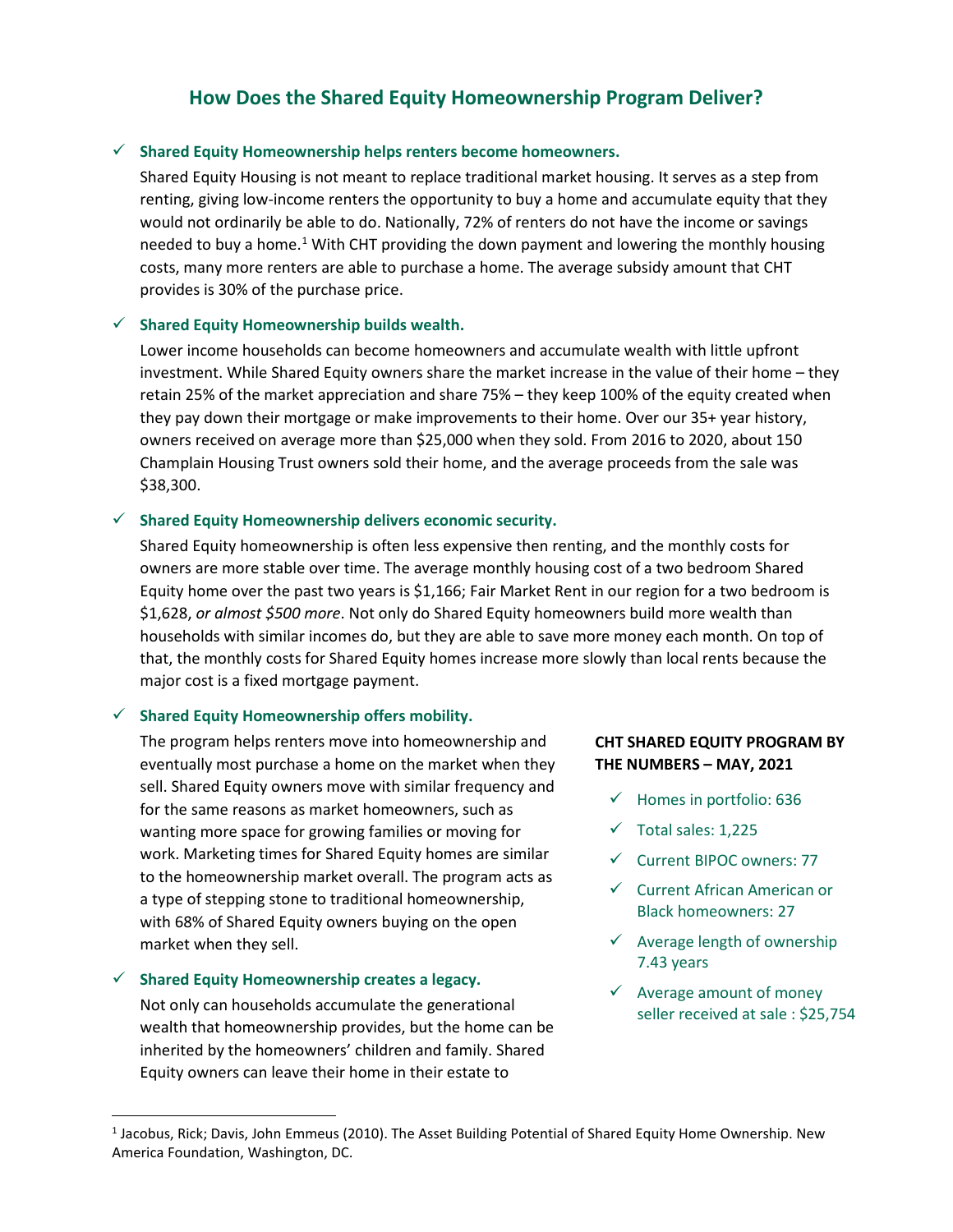whoever they wish, as long as the heirs live in the home as their primary residence. The heirs would inherit all of the equity accumulated by the original owners.

#### **Shared Equity Homeownership locks in affordability forever.**

It is the most efficient use of public resources. It uses the initial investment to build a permanent stock of affordable homes that can serve multiple generations of buyers. A study of CHT's program demonstrated that it helps over **five times** more households buy a house than traditional homeownership programs where the buyer keeps all of the equity in the property. It demonstrated that 357 households attained homeownership requiring a \$2.2 million investment with a Shared Equity program and that to help this same number of households it would have required a \$10.6 million in a traditional program. The number of households it will help will only increase as time goes on and the Shared Equity Program helps more households buy without additional public investment. $2$ 

#### **Shared Equity Homeownership acts against gentrification.**

Because the home is permanently affordable, it remains affordable to the next homeowner, and acts against displacing low income households. Gentrification happens when values rise, lower income residents can no longer afford to live in an area, and only wealthier households can afford to live in a neighborhood or community. By ensuring that there will always be affordable options, Shared Equity Programs help prevent gentrification. Shared Equity programs help long term residents of set down permanent roots. A recent report from the Lincoln Institute of Land Policy showed that 6.9% of US homeowners and 14% of tenants moved from 2013 to 2018. Only 2.6% of Shared Equity owners moved during the same period. $3$ 

### **Shared Equity Homeownership provides affordable options in higher-income neighborhoods.**

Shared Equity housing allows access to homeownership in higherincome neighborhoods for people who would ordinarily be priced out. Shared Equity owners have access to all of the neighborhood amenities, local schools and other opportunities; the neighborhood benefits from having a greater diversity of residents.

#### **Shared Equity Homeownership supports homeowners.**

Homeowners are provided pre-purchase education and postpurchase stewardship services. As a result, there is a very low risk of foreclosure with Shared Equity homes. Between 2008 and 2010 when the real estate market was in crisis, the foreclosure rate for prime loans to market owners were 5.9 times higher than the

#### **CASE STUDY**

A single family home in Shelburne was first brought into CHT's Shared Equity Program in 1991 when it was bought for \$109,000. CHT provided \$22,000, lowering the amount the original buyer needed to finance down to \$87,000.

The property resold in 2019. At that time the home was worth \$275,000 and CHT provided the new owner with an \$115,000 subsidy, making the net price \$160,000.

For this home, the initial funds provided by CHT of\$22,000 is now 5.75 times higher. The first buyer had to finance 80% of the purchase price, while the more recent buyer only needed to finance 58%. This shows how the program has worked to make the home more affordable over time.

foreclosure rate of Shared Equity owners, even though their incomes were higher. The foreclosure

<span id="page-2-0"></span><sup>&</sup>lt;sup>2</sup> Davis, John Emmeus, & Stokes, Alice (2009). Lands in Trust, Homes that Last - A Performance Evaluation of the Champlain Housing Trust. Champlain Housing Trust, Burlington, VT.

<span id="page-2-1"></span><sup>3</sup> Ruoniu Wang, Ph.D; Cahen, Claire; Arthur Acolin, Ph.D; Rebecca J.Walter, Ph.D. (2019). Tracking Growth and Evaluating Performance of Shared Equity Homeownership Programs During Housing Market Fluctuations. Lincoln Institute of Land Policy, Cambridge, MA